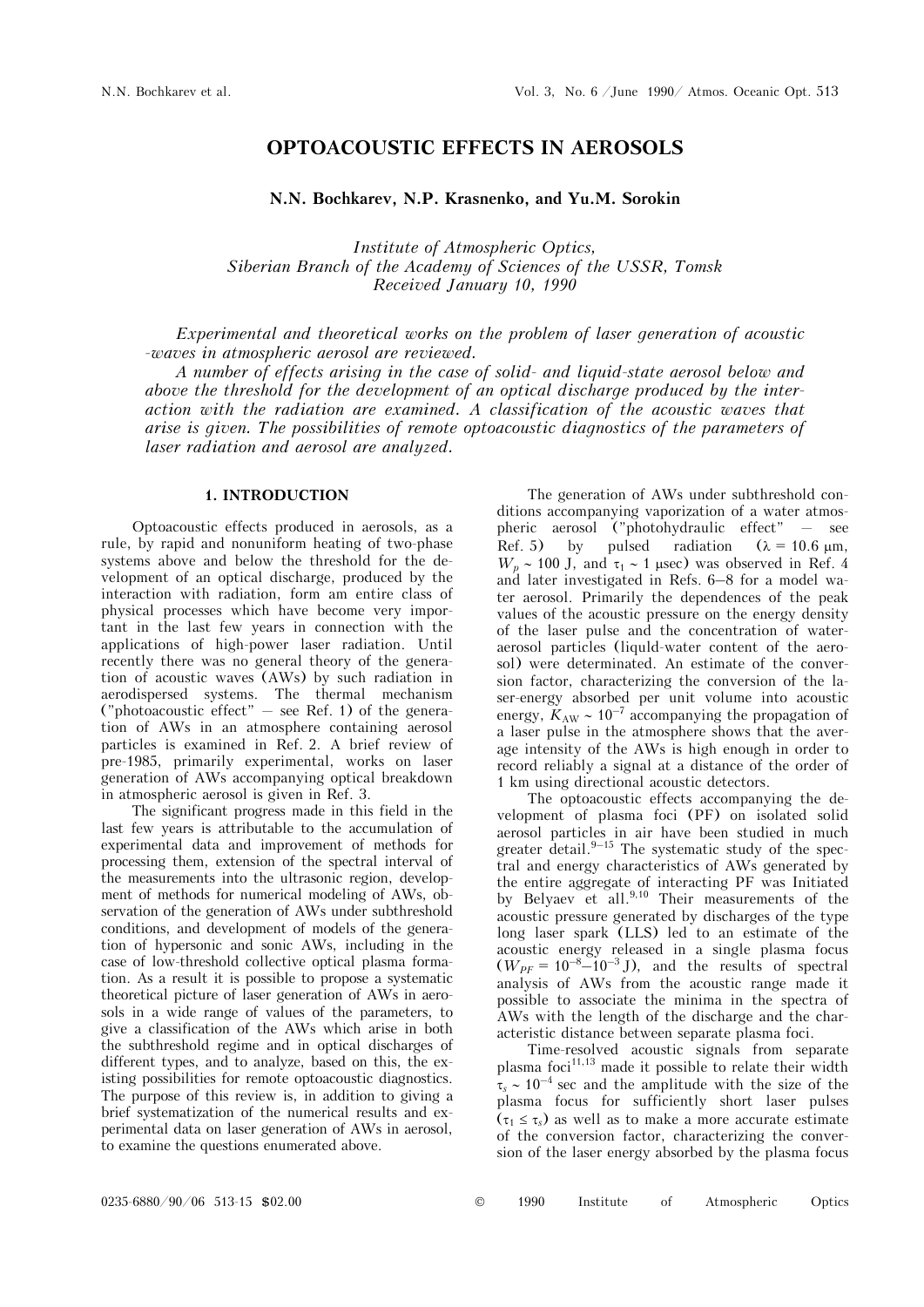into acoustic energy  $(K_{AW} \sim 10^{-4})$ . It was possible to reconstruct from the optoacoustic measurements the critical sizes of the breakdown-initiating aerosol particles as a function of the energy density of the laser radiation; this is of interest for predicting the propagation of high-power beams on atmospheric paths. The numerical modeling of AWs generated by a discharge of the LLS type, as a random sequence of square pulses whose parameters (width, amplitude, and repetition interval) are uniformly distributed on some interval<sup>14</sup> made it possible to make a wellfounded determination of the character of the interaction between the position of the minima in the frequency spectrum of the AWs and the average distance between separate plasma foci. In the process, the correlation, following from the results of Refs. 11 and 13, between the position of the highfrequency maximum in the frequency spectrum of the LLS ( $f \approx 3$  kHz) and the diameter of the plasma focus  $d_{PF} \simeq v_s(2\pi f)^{-1} \simeq 2$  cm, where  $v_s$  is the velocity of sound, was confirmed. The mutually complimentary nature of the information from acoustic and optical signals from LLS and, in this connection, the potential usefulness of combined optoacoustic diagnostics of discharges was pointed out by Geints et al. in Ref. 15.

From the standpoint of the diversity of the physical mechanisms for generation of AWs the richest discharge is a collective optical discharge (COD), which arises in dense aerodispersed media at minimum intensities in a field generated by sufficiently long pulses. A collective optical discharge is formed and develops primarily by means of a heatconduction mechanism without the formation of photodetonation waves of absorption of laser radiation which are characteristic for the dynamics of plasma foci in discharges of the LLS type. Nonetheless, as was first pointed in Ref. 16, even this discharge is a source of intense AWs. In Ref. 17 it was stated that the acoustic spectrum of the COD contains a relative maximum at  $f \sim 10^{14}$  Hz.

A complete investigation<sup>18–20</sup> of the dynamics of acoustic disturbances generated by the region of the COD in a solid-state aerosol made it possible to prove that here there exist acoustic components of at least two forms: internal hypersonic waves with maximum frequencies  $f_{\text{max}} \sim 1-10$  MHz and outgoing waves with characteristic frequencies  $f \sim 1-10$  kHz.

Analysis of the numerical results<sup>18–19</sup> and laboratory experiments<sup>18,20</sup> showed that the characteristics of the generation of some hypersonic components of AWs in a solid-state aerosol are similar for both CODs and discharges of other types. The approach to estimating the spectral intervals of generation of separate low-frequency components of AWs for different optical discharges is also analogous. This creates a basis for constructing a quite general classification of AWs generated by laser radiation in, at least, a solid-state aerosol.

## **2. NEAR-FIELD HYPERSONIC DISTURBANCES**

The starting point for the construction of a picture of the generation and evolution of AWs in a solid-state aerosol under the action of not-too-short laser pulses ( $\tau_1 \ge 10$  sec) is the idea of the formation of a vapor-air aureole (VAA) in the vicinity of a rapidly evaporating particle; the transition of this aureole with significant heating into a vapor-plasma microflame is possible only when some threshold conditions are satisfied. Irrespective of whether or not the threshold has been exceeded, the AWs generated in the system can be divided into two types: internal or near-field hypersonic waves, which, because of strong damping, can be studied primarily by numerical methods only, and external sound waves recorded by acoustic sensors at different distances from the region of laser-aerosol interaction. It has been found that, on the contrary, numerical methods are not effective for describing the latter type of waves.

A numerical model of the generation of nearfield AWs should make it possible to trace the transformation of the vapor-air aureole surrounding a particle into a microplasma focus (microflame), i.e., the model should describe both below- and abovethreshold regimes for an optical discharge. To make a quantitative calculation of the spatiotemporal structure of such a system it is necessary to employ a mathematical model that gives a self-consistent description of the heating of a particle and vaporization in a layer near the particle as well as the dynamics of the interaction of the components in the entire aureole (which, under the conditions of volume energy release, is expanding) and takes into account the real temperature dependences of the thermophysical and gas-dynamic parameters of the vapor-air mixture. Such a model was constructed in Refs. 18 and 19.

Analysis of the results of numerical modeling of the dynamics of VAA in a quite wide range of intensities  $I = (4-400) \cdot 10^6 \,\mathrm{W/cm^2}$  shows that there are three basic stages: initial, convective, and heatconducting. The starting stage includes heating of the particle and establishment of a regime of developed vaporization, accompanied by the formation of a pressure shock. The convective stage corresponds to three-dimensional expansion of VAA under the backpressure exerted by the air. The work performed by the vapor against the air pressure under conditions when the air is almost completely forced out of the inner regions of the VAA ("piston"), as well as the absorption of laser energy by the vapors results in heating of the prefrontal zone. In the case when the velocity of the front is high (of the order of  $v_s$ ), however, the convective mechanism plays the main role in the redistribution of heat and vapor and significant heating of the VAA does not occur.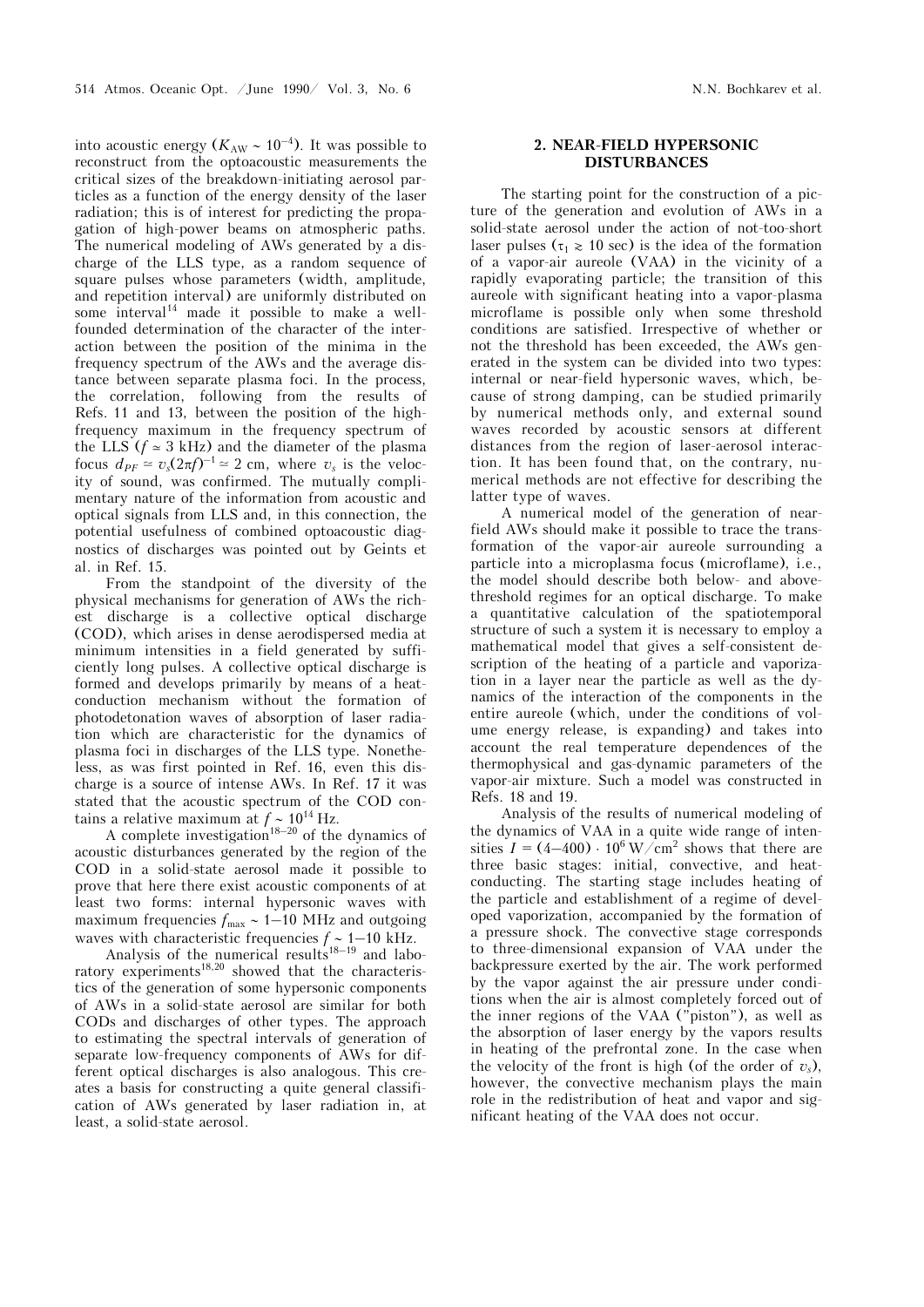

*FIG. 1. An acoustic wave of aureole formation (AWF) on a corundum particle with radius a* = 20 m *and volume absorption coefficient*   $\alpha = 5 \cdot 10^3 \,\mathrm{cm}^{-1}$  with intensity  $I = 4 \cdot 10^6 \,\mathrm{W/cm^2}$ *at successive moments in time (usec):*  $0.16$  (1), 0.33 *(2),* 0.57 *(3),* 0.92 *(4), and* 2.86 *(5): The dashed lines show the profiles of the partial pressure of the aerosol vapors. The absorption coefficient of the vapor-air aureole at the wavelength of the neodymium laser (T) was calculated using the formulas from Ref. 21. The difference between the absorption coefficient and the linear value (the "aerosol blackening" effect), following from the results of Ref. 22, is taken into account.*

Hypersonic AWs, arising already at the initial stage of the evolution of a VAA (curves 1 and 2 in Fig. 1), are characterized by frequencies right up to  $f \sim 10^8$  Hz. At the convective stage their amplitude decreases rapidly and this process is accompanied by a shift of the spectrum to lower frequencies (down to  $f \sim 10^6$  Hz over a time  $\Delta t \sim 3$  usec), as one can see from Fig. 1 (see curves 3–5).

The process proceeds under conditions such that nonlinearity competes with high-frequency dissipation accompanied by three-dimensional spherical expansion of VAA. The associated acoustic waves can be called an acoustic wave of aureole formation (AWF). We note that the velocity of the wave displacing the buffer gas drops rapidly (from 200 m/sec to 40 m/sec over a time  $\Delta t \sim 3$  usec), so that the AWF is detached from it and the zone of heating and already propagates in a cold buffer gas. The amplitude of the AWF at a distance  $r \sim 1$  mm with  $f \sim 1$  MHz is  $\Delta P_1 \sim 0.02$  atm. The further evolution of the AWF and the possibility of remote detection of the wave are determined primarily by the linear absorption with the coefficient  $\alpha_s = 2\pi^2 v f^2 / (v_s \rho_a) \leq 0.6$  cm<sup>-1</sup> and the geometric factor  $r^{-1}$ , where v is the coefficient of kinematic viscosity and is the air density.

The velocity of the medium at the point of maximum temperature drops monotonically during the convective stage of development of the VAA.

The transition from the convection to the heatconducting stage of the evolution of the VAA occurs when the rate of convection is equal to the rate of heat conduction in the indicated region and corresponds to separation of two spatial regions in the three-dimensionally expanding aureole: an inner, comparatively stable, region in which convection plays the main role as before and an outer region (which determines the maximum size and temperature of the VAA), in which heat conduction predominates and the pressure is close to atmospheric pressure. It follows from what was said above that in the absence of significant heating of the VAA (i.e., in the subbreakdown regime) new components of AWs of an isolated aerosol particle are not generated. It is this regime that is illustrated in Figs. 1 and 2; in addition, Fig. 2 corresponds to the moment of virtually complete vaporization of the aerosol particle  $(\zeta$  is a generalized parameter).



*FIG. 2. The heat-conducting stage of the evolution of a vapor-air aureole (VAA) in the subbreakdown regime. Profiles: 1) the temperature*   $T = 10^3 \xi \text{ K}$ ; 2) the velocity  $V = 2 \cdot 10^2 \xi \text{ m/sec}$ ; *3) the total pressure*  $P = 0.2 \xi$  atm; *4) the partial pressure of the aerosol vapors; 5) the partial pressure of the buffer gas. The conditions are the same*  as in Fig. 1. The time  $t = 43.6$  usec. The relative *mass of the vaporized aerosol*  $m_a/m_0 \approx 1$ *.* 

The specific nature of the interaction of highpower laser radiation of subbreakdown intensity with a water aerosol is connected primarily with the focusing and explosion of particles or ejection of jets with comparatively low temperature from the particles and does not qualitatively change the physical mechanism of generation of AWFs as a process in which the pressure shocks decay on the front of the VAA. Essentially, only the geometry of the VAA front changes. This means that at distances much larger than the radius of the particle  $(r \ge a)$  it should be expected that the AWF should have the same asymptotic behavior for both solid-state and water aerosols.

### **3. ACOUSTIC DISTURBANCES IN THE FAR FIELD**

The possibility of remote detection of subbreakdown acoustic waves is connected primarily with the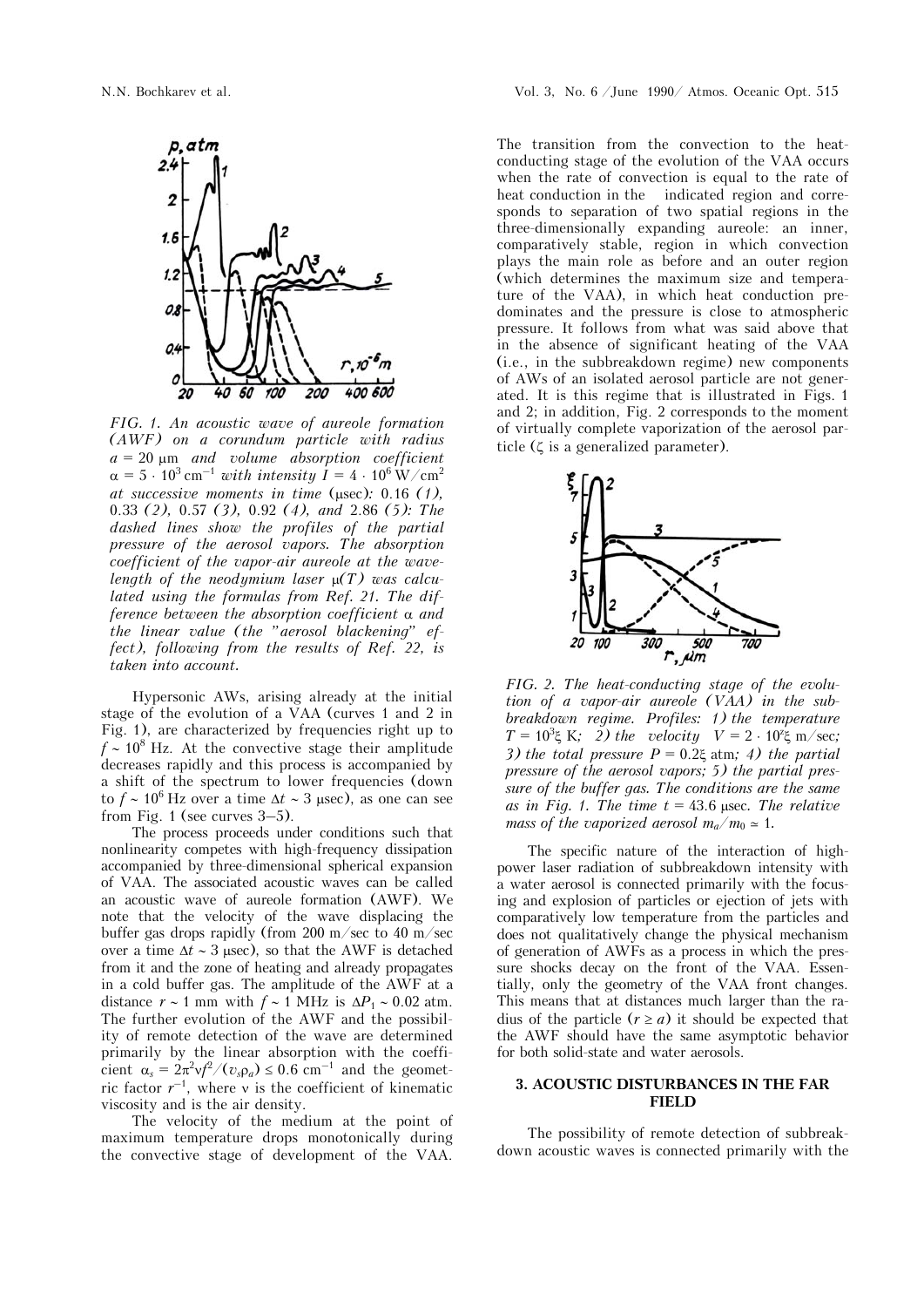transformation of the spectrum of hypersonic AWFs owing to HF dissipation and dispersion<sup>23</sup> into the low-frequency (acoustic) range, where the linear absorption coefficient  $\alpha_s \sim f^2$  is quite small.

The thermal and evaporation mechanism of sound generation in continuous media as well as the formation of AWs in the far field have been examined in detail in a number of works (see, for example, Refs. 1 and 24 and the references cited therein). We discuss below the results of works on the investigation of the generation of AWs by the natural atmospheric and model mono- and polydispersed water aerosols under the action of pulsed  $CO_2$ -laser radiation.<sup>4,6–8</sup> A monodispersed aerosol, generated by an ultrasonic generator. Is a convenient model for studying the processes occurring when a separate aerosol particle breaks up in the field of high-power laser radiation. The acoustic waves recorded in the far zone in this case consist of contributions from AWs generated by separate particles. The width of the acoustic signal in the far zone for short laser pulses  $(\tau_s \le v_s \cdot 2R)$ , where *R* is the radius of the laser beam) is determined by the volume of the region of laser-aerosol interaction, and its amplitude is proportional to the amplitude of the acoustic wave generated by separate particles (for monodispersed aerosol it is proportional to the concentration of aerosol particles; this has been quantitatively verified in Ref. 7).

The dependence of the acoustic pressure *p* in the far zone on the energy density of the laser radiation (Fig. 3) indicates that this dependence changes much more rapidly for a monodispersed aerosol after the threshold of explosive boiling of the aerosol particles is reached  $(E_{\text{exp}} \simeq 2 \text{ J/cm}^2$ .<sup>7,8</sup> For  $E_1 < E_{\text{exp}}$ , however, no difference was observed in the behavior of the dependences  $P(E_1)$  for poly- and mono-dispersed aerosols: as  $E_1$  increases the linear dependence transforms continuously into a quadratic dependence.



*FIG. 3. The acoustic pressure generated in the far zone (*5 cm *from, the center of the interaction volume) by a monodispersed aerosol (1–3) and a polydispersed aerosol (4) as a function of the energy density of pulsed CO<sub>2</sub>-laser radiation for initial liquid-water content of the aerosol*  (g/m3 ): 8 *(1),* 40 *(2),* 80 *(3), and* 800 *(4).*

References 7 and 8 contain data on the saturation of the acoustic pressure as the initial liquidwater content of the aerosol increases while the energy density of the laser radiation remains fixed. This is connected with the effective penetration depth of the laser radiation into the aerosol cloud. Saturation occurred with an initial liquid-water content of  $\sim 120 \text{ g/m}^3$ .

Based on models of the dynamics of a phase explosion in water particles,  $25$  the increment to the temperature of the medium is determined from analysis of the heat stored in the products of explosion up to the moment at which they stop under the condition of thermodynamic equilibrium in the medium. Then the excess pressure  $\Delta P$  in the region of interaction of the radiation with the aerosol can be found from the equation of state of the twocomponent air-vapor mixture<sup>8</sup>:

$$
\Delta P \simeq \Delta \rho_{\mathbf{v}} \left[ R_{\mathbf{v}} T_{0} + \frac{C_{\mathbf{pv}}}{C_{\mathbf{pa}}} R_{\mathbf{a}} \left( T_{\mathbf{v0}} - T_{0} \right) \right], \tag{1}
$$

where  $\rho_v$ ,  $R_a$ , and  $R_v$  are, respectively, the density of the vapor and the gas constants of air and the vapor;  $C_{pv}$  and  $C_{pa}$  are the specific heat capacities of the vapor and air at constant pressure;  $T_{y0}$  is the initial temperature of the medium; and,  $T_{v0}$  is the temperature of the vapor up to the moment that the products of the explosion stop ( $T_{v0} \approx 373$  K). The increment to the density of water vapors in the interaction volume cam be expressed in terms of the total degree of evaporation of a separate aerosol particle  $\Delta \rho_v = X_e q_0$ , which is determined by the ratio of the liquid-water content of the fog at the end of and prior to the action of the radiation pulse:  $X_e = 1 - q/q_0$ .

For uniformly absorbing particles  $(a \leq 10 \mu m,$  $\lambda = 10.6$  µm) the degree of vaporization is virtually independent of the particle size, and is determined entirely by the energy parameters of the radiation<br>pulse.<sup>28</sup> The presence of a coarse fraction The presence of a coarse fraction  $(a \ge 10 \mu m)$  of significant size in the aerosol, like in the case of the polydispersed fog employed in the experiments of Ref. 8, can substantially change the power parameters of the generated acoustic pulse. Since in large particles the heating is nonuniform, explosive boiling does not occur in the entire volume of the drop, like in small particles, but rather only in a surface layer, whose thickness is of the order of the absorption length of the radiation in water. It is easy to show that for am increment  $\Delta \rho_v$  after the explosion of a polydispersed aerosol  $\Delta \rho_v = 0.4 X_e \cdot q_0$ .<sup>8</sup> Thus the acoustic disturbance accompanying the explosion of a fine-drop aerosol is approximately 2.5 times stronger than in the case of a polydispersed fog with a coarse fraction (assuming that they both contain the same amount of liquid water).

#### **4. ACOUSTIC DISTURBANCES AT THE BREAKDOWN FOCUS**

A microplasma focus (MPF) can form on an isolated particle by several different mechanisms, depending on the size and material of the aerosol parti-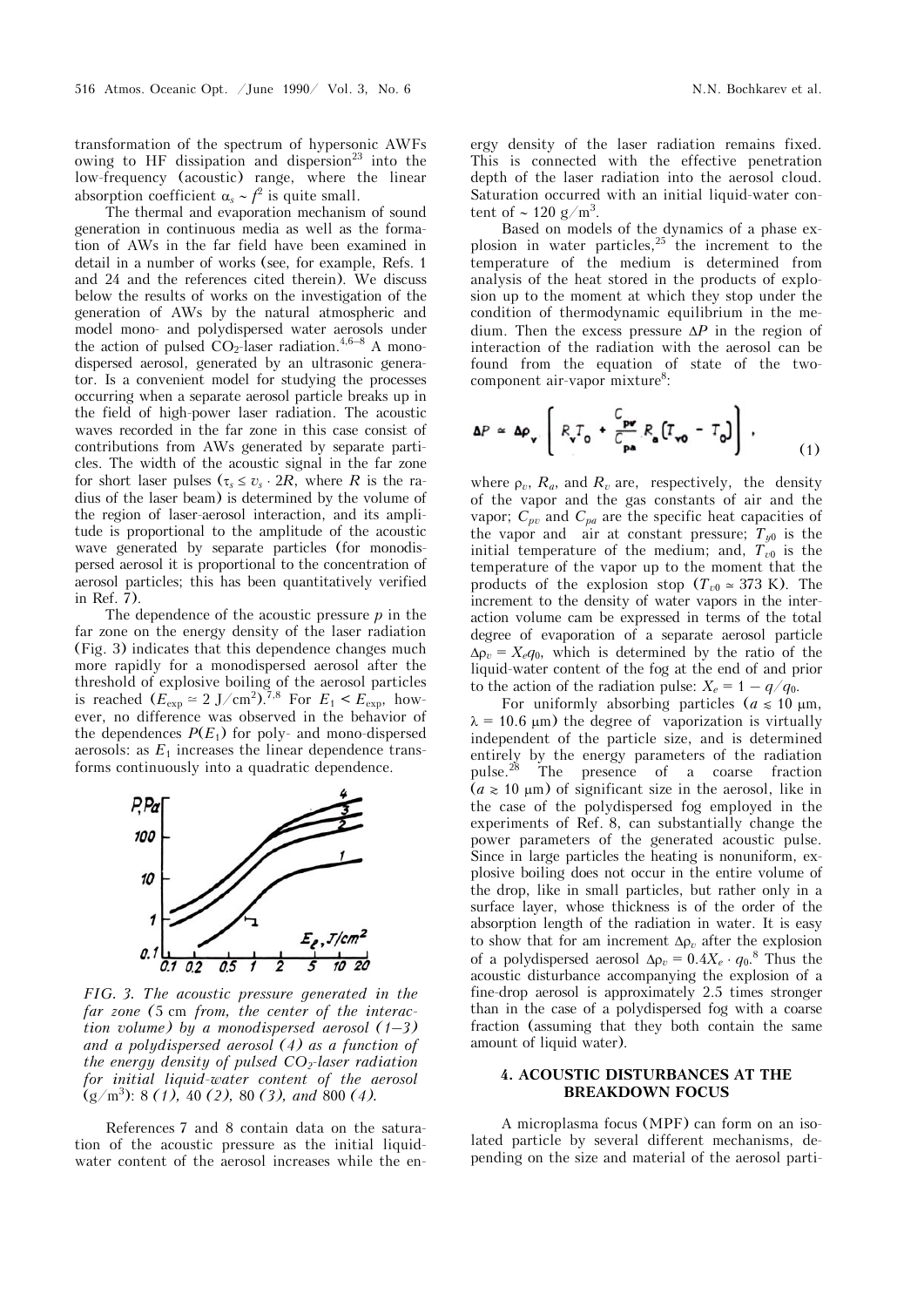cles as well as the width of the laser pulse. The best known mechanism is the comparatively highthreshold (with respect to the intensity) mechanism of thermal explosion of solid micron-size particles<sup>27</sup> followed by the development of an avalanche in an expanding, thermally weakly ionized VAA. This mechanism agrees well with the frequency dependence of the thresholds for breakdown of the coarse fraction of naturally dry atmospheric aerosol in discharges of the LLS type<sup>28</sup> with pulse widths  $\tau_1 = 10^{-8} - 10^{-6}$  sec. Since in this case the intensities are, as a rule, high enough for a photodetonation wave (PDW) to be maintained in the buffer gas, the generation of AWs in the form of AWFs is replaced almost immediately by generation of a much more powerful AW whose spatial structure and spectrum are similar. The duration of this AW is now determined not by the characteristic formation time of the VAA, like in the case of AWF, but rather by the width of the laser pulse  $\tau_1$ . This AW is connected with the motion of the heating front of the MPF and the propagation of PDW and can be called an acoustic wave of heating (AWH). An analogous picture should also be observed when the MPF is produced by different but quite rapid mechanisms (for example, focusing and multiphoton ionization in the case of a water aerosol<sup>29</sup>). The separation of the AWF and AWH, in this case, is quite arbitrary, especially since under conditions of external focusing of the radiation by the water aerosol $^{30}$  the stage of AWF in its pure form could be absent entirely.

A different situation arises for comparatively large particles  $(a > 10 \mu m)$  in the radiation field of wide near-IR pulses ( $\tau_1 \ge 10$  usec), when under conditions of moderate absorption in the VAA selfmaintained heating of the aureole is possible in the heat-conducting regime with low intensity, while generation of AWF and AWH is separated by a time interval of the order of 10 usec. The dynamics of this process can be investigated numerically based on the mathematical model described in Refs. 18 and 19. Analysis shows<sup>19</sup> that above-threshold VAA evolves through the same stages as in the below-threshold regime (initial, convection, and heat-conduction). Significant differences from the behavior discussed in Sec. 2 appear only at the third stage, when at some critical time  $\tau_*$  the heating in the vapor component of the VAA can exceed the losses (owing to heat conduction and diffusion expansion of the vapors). The maximum rate of heating of the VAA occurs in a narrow temperature range  $(T \sim 7 \cdot 10^3 \text{ K})$ , corresponding to the position of the first maximum of the temperature dependence of the absorption coefficient  $\mu(T)$  of the radiation initiating breakdown at the wavelength for aerosol vapors (see Ref. 21).

Figure 4 makes it possible to follow the dynamics of the VAA in the case of above-threshold (for heating) radiation intensity. In this case, in order to determinate more accurately the mechanism by which the VAA is heated the same value of the flow of the aerosol vapors from the particles (determined by the product  $\alpha(I)$  as that in Figs. 1 and 2 was chosen.



*FIG. 4. The heat-conduct ion transformation of the vapor-air aureole (VAA) at the microplasma focus (MPF) in the above-threshold regime. The profiles of the temperature (solid lines) and pressure (dashed lines) are presented for the following times* (usec): 0.13 (1), 0.92 (2), 26 (3), and 26.3 *(4). The process of generation of acoustic waves of aureole formation (AWF) (1, 2) and acoustic waves of heating (AWH) (3, 4) at an aerosol particle with,*  $a = 20 \mu m$  *and*  $\alpha = 50 \text{ cm}^{-1}$  *is followed* for  $I = 4 \cdot 10^8 \,\mathrm{W/cm^2}$  in the following scale;  $T(K) = 10^3 \xi$  *and*  $PI10^5 Pa$ ] = 0.2 $\xi$ .

As one can see from Fig. 4, the qualitative features of the heat-conduct ion stage of the development of VAA are preserved at the initial stage of heating. In contrast to the case of "cold" VAA, however, here the gas-dynamic regime is replaced with a delay of about 25 usec; the distinguishing indicator of this process is rapid (over a time of the order of  $10^{-7}$  sec) heating and therefore increase of the pressure, resulting in intensification of convection processes in the outer part of the VAA (Fig. 4). This stage of the development of a VAA can be called the convection-heat-conduction stage. Rapid growth of the maximum electron density  $N_e$  (from (5–6)  $\cdot$  10<sup>15</sup> cm<sup>-3</sup> to 1.5  $\cdot$  (10<sup>17</sup>–10<sup>18</sup>) cm<sup>-3</sup> in Fig. 4) permits talking about transformation of VAA into MPF, by means of heat conduction, over a time of the order of  $10^{-5}$  sec, which depends on the intensity of the incident radiation *I* and the size *a* and absorption coefficient  $\alpha$  of the aerosol particle. Another consequence of the rapid increase in the temperature and pressure is that strong AWs, which are in many ways analogous to the waves generated at the initial stage of the evolution of the VAA, appear at the convection-heat-conduct ion stage of the development of an MPF. The most significant physical difference between them is that the zone of generation of AWs in the heated MPF is located at a distance  $r_* \gg a$ , far from the surface of the particle, and the AWH arising here travel from the zone of heating not only to the outside, but also into the particle. Their "collapse" to the particle is, however,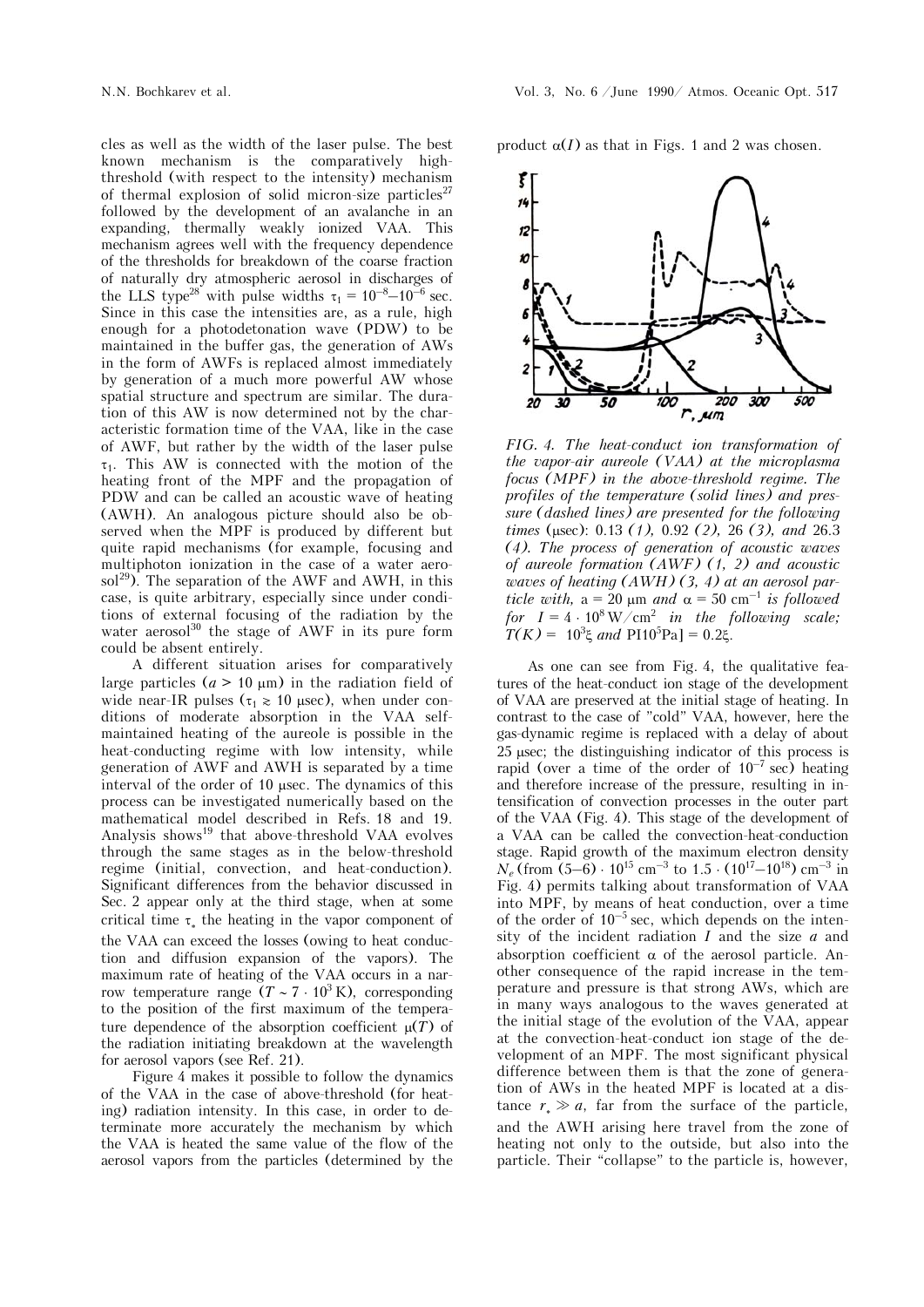prevented by the supersonic gas flow in the interior convection region of the MPF. The interaction of the AWF with the flow results in compression of the convection region, rapid growth of the pressure at the boundary of the convection region with the heatconduction region, and a unique reflection (reverberation) of the AWH, which increases the lifetime of AWH in the case of external detection.

The increase in the absorption coefficient of a particle with the same intensity (i.e., increase in the flux density of aerosol vapors) results in approximately a proportional reduction in the time during which the VAA is transformed by means of heat conduction into an MPF, i.e., the interval between the pulses of AWF and AWH decreases. This opens up definite possibilities for active acoustic diagnostics of the composition of aerosol particles.

The increase in the size of an aerosol particle under otherwise equal conditions results in an increases of the radius  $r_*$  of the zone of heating. The threshold intensity decreases  $(aIa \approx const)$ , while the heating time increases. The duration of the generation of the AWF also increases. Thus there are definite prospects for performing diagnostics of the sizes of aerosol particles not only based on the energetics but also based on the temporal characteristics of the AWs.

The evolution of the MPF over a time determined by the width of the laser pulse or on spatial scales determined by the dimensions of the focal region, i.e., their transformation into the experimentally recorded plasma foci, is connected with the emergence of the plasma-format ion process into the buffer gas, for example, in the form of a photodetonation wave (for discharges of the LLS type), or with the development of collective mechanisms in an ensemble of MPF (for discharges of the COD type). We shall study below the characteristics of the generation of AWs in developed optical discharges (ODs) of different types in connection with the possibility of remote acoustic diagnostics of ODs.

#### **5. DIAGNOSTICS OF DISCHARGES OF THE TYPE LONG LASER SPARK**

The specific nature of discharges of the LLS type is manifested at the later stages, when MPFs emerge into the surrounding gas and expand in it, as a rule, by the PDW mechanism. The comparatively low-frequency weakly damped components of the AWHs arising in this case under the conditions of dispersion and dissipation are the main source of acoustic information about the LLS in remote detection. The optical breakdown is characterized by the highest coefficient of conversion of the incident laser energy into acoustic energy; in contrast to traditional methods of optoacoustic laser spectroscopy, <sup>31</sup> this makes it possible to record the acoustic response directly in the free atmosphere. Since an LLS is characterized by several substantially different spatial scales, including the size of the plasma focus and the average distance between neighboring plasma

foci, we shall distinguish the low-frequency components associated with them and we shall call them  $AWH_1$  and  $AWH_2$ , respectively.

The following empirical relations  $exist^{13}$ :

$$
\mathbf{d}_{\mathbf{p}\mathbf{f}} \approx 0.71 \mathbf{r}_{\bullet} v_{\mathbf{s}};
$$
 (2)

$$
d_{\text{PF}} \approx \frac{P_{\text{t}}}{2100} \approx \frac{P_{\text{t}}}{1750} \tag{3}
$$

A remote microphone records the acoustic pulse generated by a separate plasma focus as a weak shock wave having the typical profile:<sup>13</sup>  $\tau_{-} \approx 1.5\tau_{+}$ ,  $P_{p^+} \simeq 1.2 P_{p^-}.$ 

The relations (2) and (3) show that, like a source of sound, a separate plasma focus can be modelled as a pulsating sphere and its acoustic energy can be represented in the form

$$
W_{\rm PF} = \frac{4\pi r^2}{\rho_a v_s} \left( P_{\rm Pt}^2 \frac{\tau}{2} + P_{\rm Pt}^2 \frac{\tau}{2} \right) . \tag{4}
$$

The following notation was employed above:  $\tau_{+}$ ,  $\tau_{-}$ ,  $P_{p+}$ , and  $P_{p-}$  are the width (at the base) and peak pressures in the positive and negative phases, respectively, of the acoustic pulse generated by the plasma focus and *r* is the distance from the plasma focus to the receiving microphone.

Since the motion of the breakdown plasma along the laser beam for microsecond laser pulses occurs by the PDW mechanism, the change in the radius of the front of the shock wave, forming in the process, satisfies the relations of L.I. Sedov.<sup>32</sup> Then it is easy to show that for a square laser pulse the following relation is satisfied:

$$
W_{1,p} \simeq \frac{\pi \cdot \rho_a d_{\text{PF}}^3}{12 \cdot \tau_1^2} \tag{5}
$$

where  $W_{1,p}$  is the laser energy absorbed by the plasma focus. Assuming that a separate plasma focus almost completely absorbs the laser radiation incident on the body, we obtain from Eq. (4)

$$
W_{\text{PF}} \simeq 3.1 \cdot 10^{-2} W_{1.\text{p}}^{2/5} \cdot d_{\text{PF}}. \tag{6}
$$

Then the conversion factor for conversion of laser energy into acoustic energy is of the order of  $K = W_{PF}/W_{1,p} \simeq 10^{-4}, W_{PF} \simeq E_1^{2/3}.$ 

The estimates presented above make it possible to interpret the result of the measurement of the parameters of the  $AWH_{1,2}$  for the investigation of the nonlinear energy losses of the laser beam on the propagation path.<sup>13</sup> In particular, using the relation (2), the size of separate plasma foci can be determined by measuring  $\tau_{+}$ , which in the frequency do-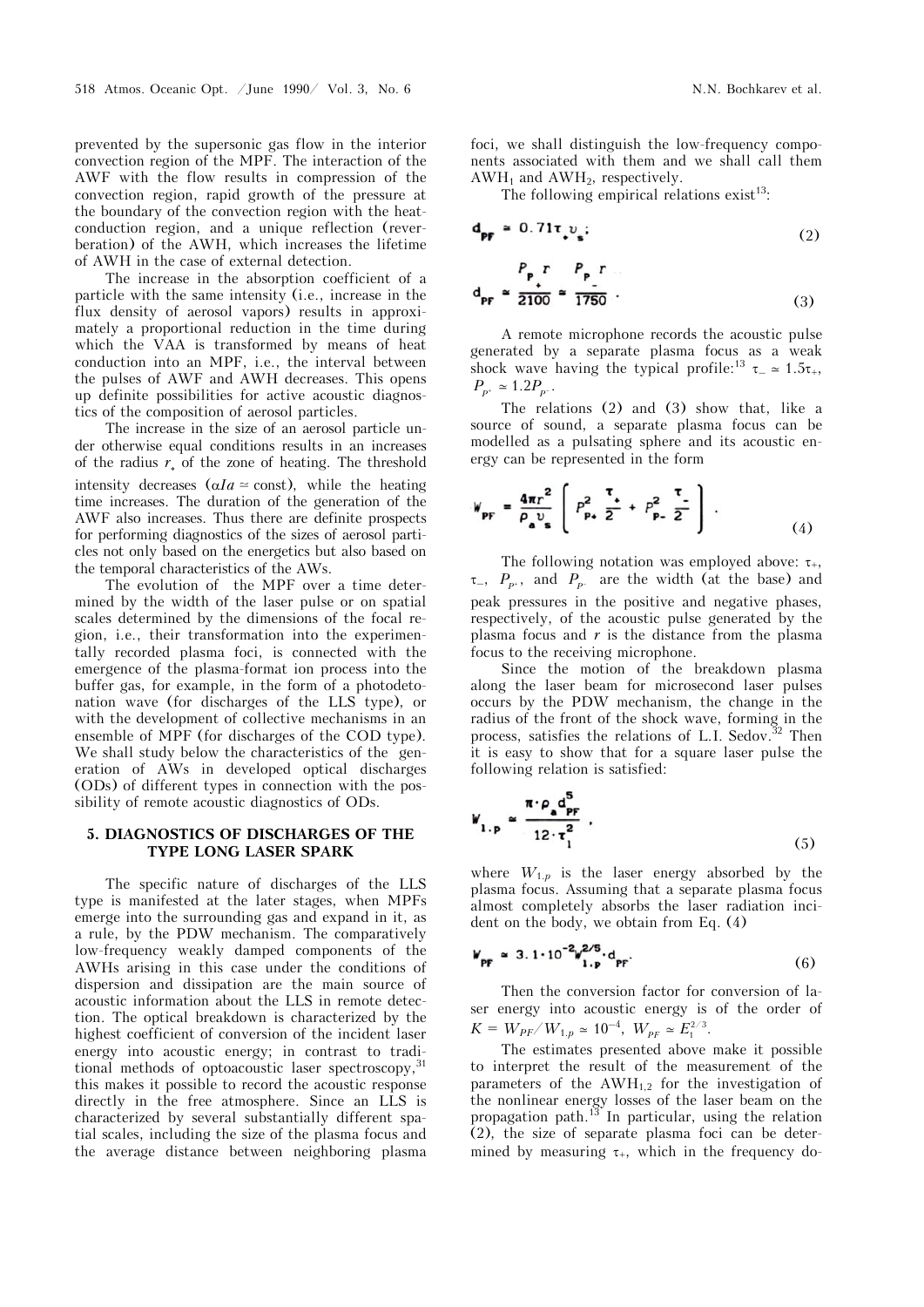main is equivalent to measuring the frequency corresponding to the maximum of the  $AWH_1$  spectrum. The relation (3) makes it possible to determine, by measuring the amplitude of the  $AWH_1$ , the sizes of separate plasma foci and their size distribution. Figure 5 shows such a distribution for the laser source employed in the measurements. With the help of the measurements of the time delays between AWH1 from each plasma focus with a known arrangement of the receiving microphone relative to the laser beam it is possible to reconstruct the spatial location of each plasma focus formed (Fig. 6). The traditional methods of spectral analysis permit finding from the AWH2 spectrum the average distance between separate plasma foci and the size of the entire breakdown region.



*FIG. 5. The normalized size distribution function w*( $d_{PF}$ )of the breakdown foci.



*FIG. 6. Histograms of the running values o; the acoustic energy W generated along the propagation path of the laser beam*  $a - \langle n_a \rangle = 33 \text{ cm}^{-3}$  *and*  $b - \langle n_a \rangle = 6 \text{ cm}^{-3}$ *. The dashed lines show the region of the caustic of the laser beam and the arrows mark the direction of propagation.*

### **6. GENERATION OF ACOUSTIC DISTURBANCES UNDER CONDITIONS OF COLLECTIVE INTERACTION IN DENSE AERODISPERSED SYSTEMS**

The discharges of the LLS type studied above have in common the fact that the MPFs forming on the aerosol particles are only a seed that initiates the processes responsible for the propagation of the discharge into the buffer gas, which occur by the same mechanisms that are characteristic for single-phase systems and which result in the formation of the experimentally recorded plasma foci. A fundamentally different possibility of formation of plasma foci with sizes of the order of the focal volume appears in dense aerodispersed systems, when VAAs arising on separate particles can coalesce before the initiating pulse terminates. Such a collective process results in a sharp reduction of the thermal losses in the system and growth of the MPFs under conditions of anomalously low intensities, i.e., it can lead to the development of low-threshold COD. Depending on the ratio of the parameters of the problem the collective process can proceed along one of two basic chan $nels<sup>33</sup>:$  1) individual collective heating (ICH), when the MPFs develop in a self-maintained regime (see Sec. 4) and coalesce at a temperature much higher than the boiling point of the aerosol  $T_b$ ; 2) cold coalescence  $(CC)$ ,<sup>34</sup> when MPFs do not form at all (see Sec. 2) and the heating is of a purely collective character (CH) and proceeds only after the VAAs coalesce at  $T \approx T_c$  owing to the sharp reduction of the relative thermal losses. In contrast to discharges of the LLS type the plasma focus of a COD forms and develops only in a two-component vapor-air medium, and the lowest threshold of breakdown should be expected (in the field of sufficiently wide pulses) precisely in the CC regime. We shall study the characteristics of AWs formed under these conditions.

In the aerosol ensemble characteristic for the formation of COD with sufficiently high aerosol concentration *na* the generation of an AWF on separate particles results in the formation of an acoustic wave connected with the merging of density and plasma waves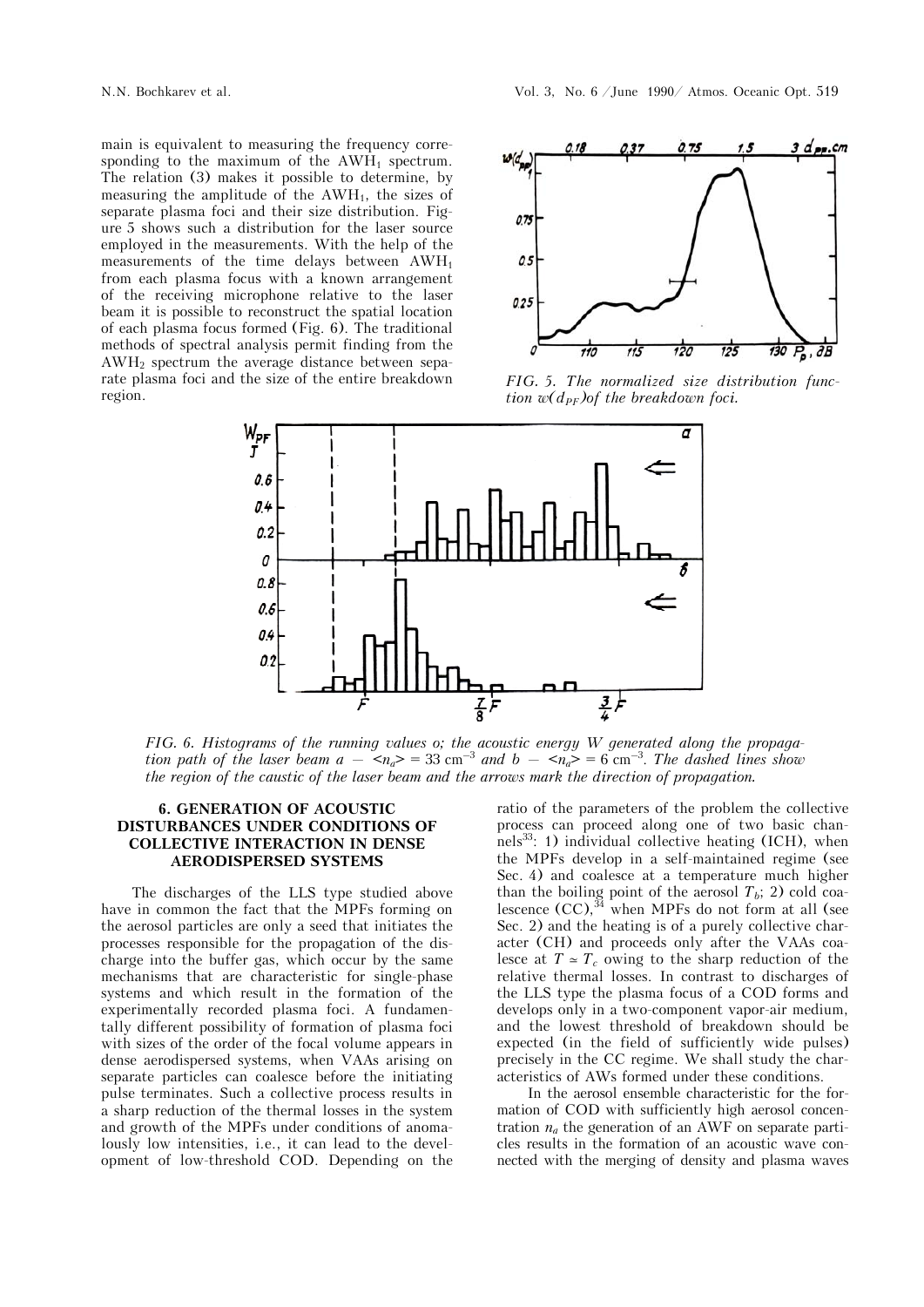from separate VAAs. Following Ref. 20, this interference AWF can be called an acoustic wave of cold coalescence of the first type  $(AWCC_1)$ . Its frequency range  $f_{\text{AWCC}_1}$  is determined by the transit time of the AWF in the cold buffer gas with velocity  $v_s$  between neighboring VAAs and thus can be estimated as

$$
f_{\text{AMCC}_1} \sim v_n^{1/3}.
$$

One can see from Eq. (7) that the spectral interval of the  $AWCC<sub>1</sub>$  in an aerosol ensemble with concentration  $n_a \sim 10^2 - 10^4$  cm<sup>-3</sup> typical for a COD is hypersonic and lies in the region  $f_{\text{AFCC}_1} \sim (1-6) \cdot 10^5 \text{ Hz.}$ The physical process of interference of AWFs, resulting in the formation of  $AWCC<sub>1</sub>$ , can be investigated using the same mathematical model as that employed in Sec. 2 but supplemented with symmetric boundary conditions at the interface between two neighboring cells of the ensemble<sup>18</sup>:

$$
\frac{\partial T}{\partial r} = 0, \quad v = 0, \quad \frac{\partial \rho_{a,b}}{\partial r} = 0,
$$
  
 $t \in [0, \infty), \quad r = (4\pi n_a/3)^{-1/3}.$  (8)

where *v* is the local velocity of the mixture of air and aerosol and  $\rho_a$  is the aerosol density.



*FIG. 7. The dynamics of the internal*  $AWCC_1$  *in an ensemble of corundum aerosol particles*  $(a = 20 \mu m,$  $\alpha = 5 \cdot 10^3 \text{ cm}^{-3}$  *with concentration*  $n_a = 10^4 \text{ cm}^{-3}$ *with intensity*  $I = 4 \cdot 10^6 \,\mathrm{W/cm^2}$  *at successive times* (sec): 0.3 *(1),* 0.7 *(2),* 1.0 *(3),* 1.3 *(4),* 1.6 *(5), and* 2.1 *(6). The dashed lines are the pressure profiles after the first "reflection"from the interface of two neighboring cells and the dotted line is the profile after reflection from the region near the particle.*

The results of the calculations of the dynamics of the internal  $AWCC_1$  are presented in Fig. 7, whence, in particular, one can see that the developed internal  $AWCC<sub>1</sub>$  has a frequency of the order of 1 MHz, in agreement with the estimate following from Eq. (7), and decays rapidly. The characteristic decay time, estimated from the results of numerical modeling, is  $\tau_{CC} \sim 7$  usec, which corresponds to an effective absorption coefficient  $\alpha_{CC} \sim 5$  cm<sup>-1</sup>. The fact that  $\alpha_{CC} \gg \alpha_S$  for AWF at comparable frequencies (see Sec. 2) agrees with the well-known fact that in two-phase systems acoustic and shock waves are strongly damped (see, for example. Ref. 35).

The emergence of the  $AWCC_1$  outside the generation zone is accompanied by transformation of the spectrum in the low-frequency region, where the absorption coefficient  $\alpha_s \sim f^2$  is much smaller. However the strong dissipation of  $AWCC<sub>1</sub>$  in the HF region and the comparatively short generation time of acoustic waves of this type generated by the entire aerosol region  $(\Delta t_1 \sim \min\{R_0/v_s, L_a/v_s\})$ , where  $R_0$  is the radius of the focal waist of the beam and  $L_a$  is the size of the aerosol cloud with a concentration of the order of  $n_a$ ), makes it impossible to obtain from the  $AWCC<sub>1</sub>$  significant information about the discharge under conditions of remote detection. The total power of the  $AWCC<sub>1</sub>$  at distances  $r \gg \min\{R_0, L_a\}$  must be of the same order of magnitude as in the case of generation of acoustic waves in the subthreshold regime.

If the COD develops in the CC regime, a signal associated with the coalescence of waves of heating (with  $T \approx T_c$ ) from separate VAAs is also generated in the system with some delay relative to the  $AWCC<sub>1</sub>$ . We shall call the corresponding wave an acoustic wave of cold coalescence of the second type  $(AWCC<sub>2</sub>)$ . Since the wave of heating propagates with a much lower velocity than the AWF  $(v_T \sim 10^3 \text{ cm/sec} \ll v_S)$ , the spectral interval of the  $AWCC<sub>2</sub>$  for typical values of the concentration of the aerosol in the COD Is shifted into the acoustic range:

$$
f_{\text{AMCC}_2} \sim v_T n_{\text{a}}^{1/3} \sim 5 \cdot 10^3 - 2 \cdot 10^4 \text{ Hz.}
$$
 (9)

As is obvious from Eq.  $(9)$ , the AWCC<sub>2</sub> hardly decays, its total generation time is  $\Delta t_2 \sim \min\{R_0/v_T,$  $L_a/v_T$   $\gg \Delta t_1$ , and in the near-threshold regime of the COD this mechanism can be an effective source of AWs, recorded at a significant distance.

Under substantially above-threshold conditions for COD, when the system evolves in the ICH regime, an interference AWH is generated immediately after the  $AWCC<sub>1</sub>$ . We shall call this wave an acoustic wave of collective heating of the first type  $(AWCH<sub>1</sub>)$ . The frequency spectrum of  $AWCH<sub>1</sub>$  lies in the same frequency interval as  $AWCC<sub>1</sub>$ , while the delay time is determined by the conditions of heating and can range over wide limits. The results of numerical modeling of AWHs with high intensities give the lower limit (see Sec. 4). The upper limit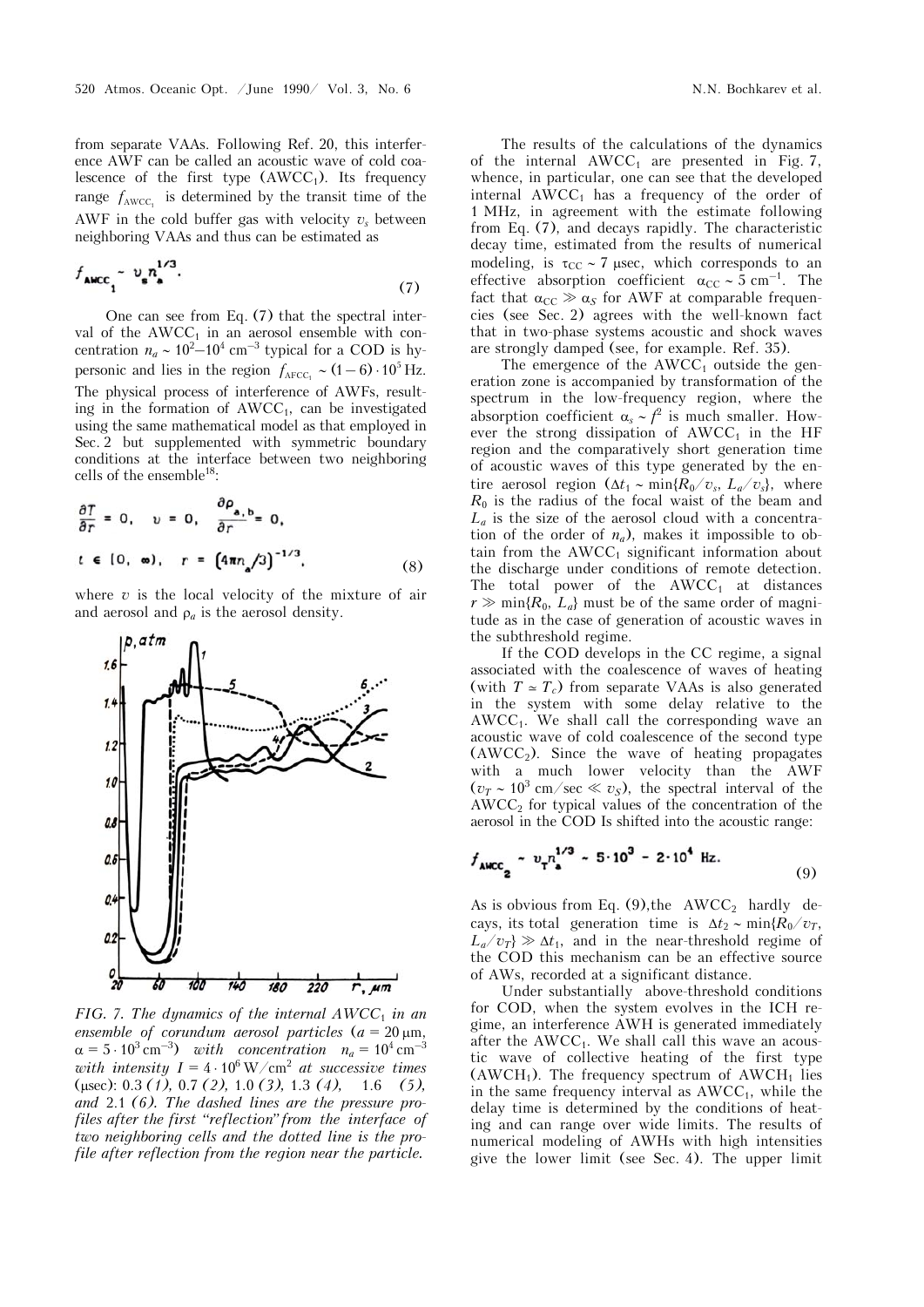$(\Delta t \sim 0.3$  msec) is obtained by shadow diagnostics of COD at intensities that are approximately two orders of magnitude lower.<sup>18</sup>

As in the case of cold coalescence, in the ICH regime a signal connected with the coalescence of heating fronts (with temperature much higher than *Tc*) from separate MPFs is generated in the system. We shall call the corresponding AWs, which has a frequency spectrum in the same interval as  $AWCC<sub>2</sub>$ , an acoustic wave of collective heating of the second type  $(AWCH<sub>2</sub>)$ . As is obvious from what was said above, the  $AWCH<sub>2</sub>$  is the main form of AWs, recorded at a significant distance  $r \gg \{R_0, L_a\}$  from the region of the COD under above-threshold conditions in the high-frequency part of the acoustic range. According to a number of indicators, the AW recorded in Ref. 17 at a distance  $r\simeq 2$  cm from the region of the COD in the band  $f \sim 10$  kHz with amplitude  $\Delta P \approx 0.04$  atm can be interpreted precisely as a  $AWCH<sub>2</sub>$ .

Under threshold conditions of  $\text{COD}^{36}$  an  $AWCC<sub>2</sub>$  is primarily recorded in the case of remote detection in the high-frequency part of the acoustic range (since it is precisely the CC–CH mechanism that gives the lowest threshold). It should be kept in mind, however, that a powerful AW, connected with heating and expansion of the region of the COD as a single plasma focus, forms at the CH stage. We shall call this wave an acoustic wave of collective heating of the third type  $(AWCH<sub>3</sub>)$ . Its frequency interval

$$
f_{\text{AWCH}_3} \sim v_{\perp}/4\pi \min\left\{R_0, L_0\right\} \tag{10}
$$

can be estimated, in principle, in the same way as for AWH1, generated by a separate plasma focus in discharges of the LLS type (see Sec. 5). The quantitative differences are connected, first of all, with the fact that Eq. (10) contains the rate of expansion of the COD across the beam (based on data from the shadow and holographic diagnostics $37,38$  $v_{\perp}$  = 15–70 m/sec <  $v_{\rm s}$ ) and, second, with the fact that the characteristic size of the plasma focus in discharges of the LLS type is, as a rule, smaller than the size of the COD. As a result for beams with  $R_0 \sim 0.2-3$  cm we have  $f_{\text{AWCH}_3} = 40 \text{ Hz} - 3 \text{ kHz}$ . It is obvious that a wave of the type  $AWCH<sub>3</sub>$ , only more powerful, will also be generated in the substantially above-threshold regimes of ICH, since the discharge passes through the CH stage in this case also. Thus the  $AWCH<sub>3</sub>$  is the lowest frequency component of acoustic waves from the region of the COD and is the most reliable indicator of the emergence of the discharge into the collective regime both under threshold conditions and significantly above the breakdown threshold.

The possibility of acoustic diagnostics of the threshold conditions of COD was demonstrated in a laboratory experiment.<sup>20</sup>

The details of the structure of the spectra of AWs vary from one realization to another for identical (within the limits of accuracy of the measurements) experimental conditions. However the character of the spectra as a whole obeys completely determinate laws, which can be traced based on the theoretical model constructed above for the generation of AWs and the energy threshold of  $\mathrm{COD}^{\overline{3}3,34,36}$ :

$$
\pi_{a}^{2} n_{a} l \tau_{L} = Q \geq Q^{2}, \qquad (11)
$$

where *Q*\* is a threshold parameter that depends primarily on the aerosol material and the external pressure. For boron carbide  $(B_4C)$  and a pressure  $P = 1$  atm  $Q^* = 130$  J/cm<sup>2</sup>.<sup>33</sup>

The main feature revealed by the analysis of the spectra of the acoustic signals from the region of COD is the possibility of direct diagnostics of CC and CH processes based on data obtained by remote acoustic detection in the acoustic range. Diagnostics of hypersonic AWs of the type AWF, AWH, AWCC<sub>1</sub>, and AWCH<sub>1</sub> cannot, however, be performed as reliably as for low-frequency AWs of the type  $AWCC_2$ ,  $AWCH_2$ , and  $AWCH_3$ .

Comparing the spectra measured with increasing values of the parameter *Q* makes it possible to follow the increase in the relative input of acoustic energy by the CH process. The separation of a lowfrequency maximum in the acoustic spectrum of COD can be used as a criterion for satisfying the threshold condition (11), relating the parameters of the aerodispersed system  $(a, n_a)$  and the laser pulse. When an independent channel for measuring one of the parameters of the aerosol is available, the second parameter can be determined from Eq. (11). One method of remote estimation of  $n_a$ could also be based on spectral analysis of AWs, namely, determination of the maxima of  $AWCC<sub>2</sub>$ or  $AWCH<sub>2</sub>$  and using the relation (9).

#### **8. CONSLUSIONS**

Aerodispersed systems at atmospheric pressure in the field of powerful near- and far-IR laser radiation are efficient sources of AWs in a wide spectral interval, under both below-threshold and especially above-threshold conditions for development of optical discharges of different types. The generalized scheme of laser generation of AWs, which makes it possible to classify the waves, is presented in Fig. 8 in a symbolic form.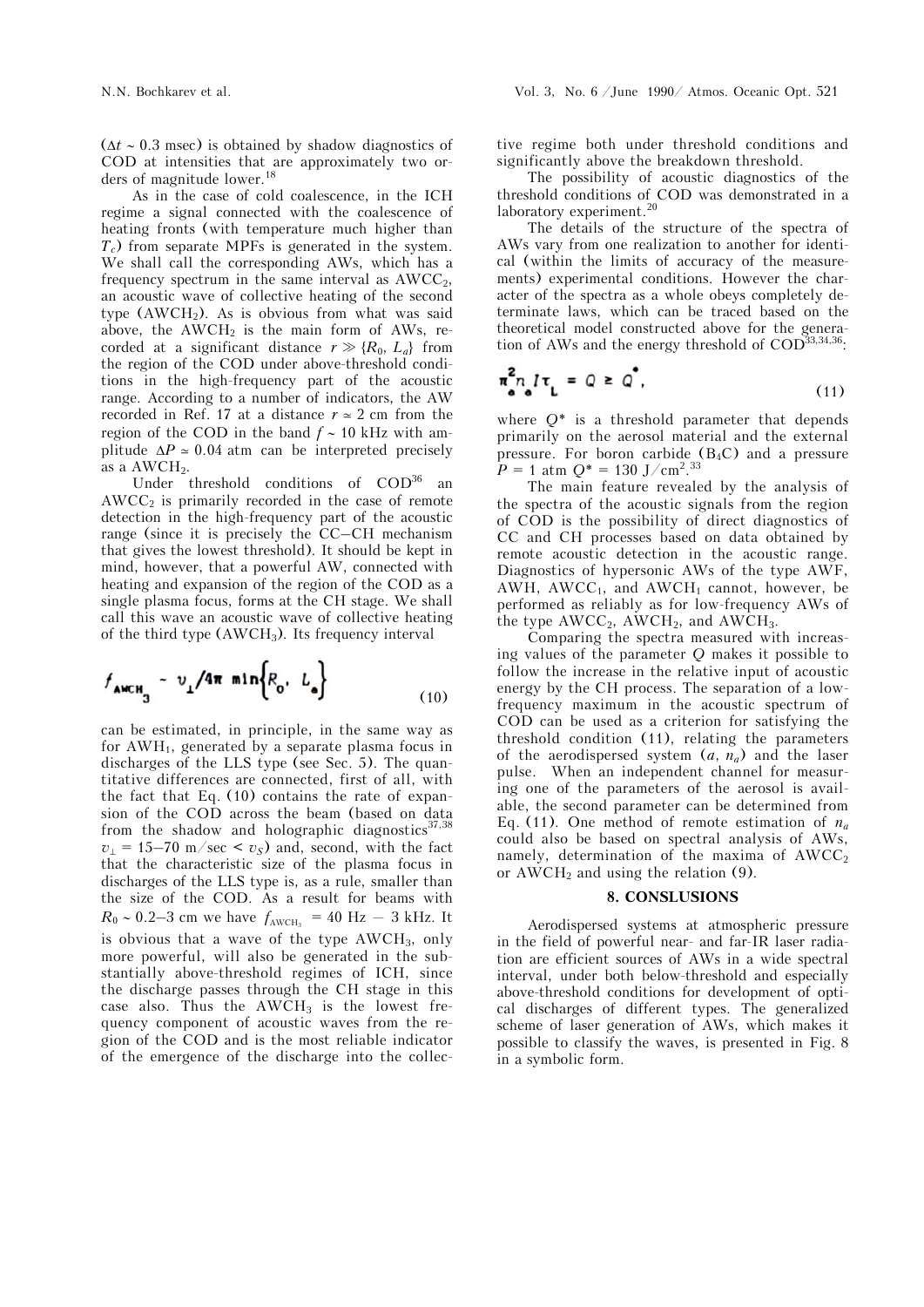

*FIG. 8. Generalized scheme of laser generation of acoustic waves in aerosols.*

Depending on the regime of interaction of laser radiation with the aerosol the following components of the AWs can form:

1) a near-field hypersonic acoustic wave of formation of a microflame (AWF) with a rapidly transformed (over a time  $10^{-7}-10^{-6}$  sec) spectrum  $(10^8 \text{ Hz} > f_{\text{AWF}} > 10^6 \text{ Hz})$  both below and above threshold for COD. and distant acoustic AWF with a spectrum right down to 20 Hz;

2) near—field hypersonic acoustic wave of heating (AWH) of the microflame, whose frequency interval depends strongly on the intensity  $(10^7 \text{ Hz} > f_{\text{AWF}} > 10^5 \text{ Hz})$  – above threshold for LLS and substantially above threshold for COD, and remote acoustic  $AWH_1$  and  $AWH_2$  in discharges of the LLS type;

3) acoustic waves of cold coalescence in different types of COD: at first hypersonic waves  $(AWCC<sub>1</sub>)$  with frequencies of the order of  $10<sup>5</sup>$  Hz and then at near-threshold conditions acoustic waves  $(AWCC<sub>2</sub>)$  with frequencies  $5 \cdot 10^3 - 2 \cdot 10^4$  Hz; the frequency of the AWCC depends on the aerosol concentration; and,

4) acoustic waves of collective heating (AWCH) in discharges of the type COD, both hypersonic  $(AWCH<sub>1</sub>)$  and high-frequency acoustic  $(AWCH<sub>2</sub>)$  far above threshold and low-frequency acoustic (AWCH3) at the stage of developed COD above threshold.

The acoustic waves generated can not only be the product of the optical discharge, but they can also affect the dynamics of the discharge. For intensities characteristic for LLS at distances not greater than the range of propagation of a photodetonation wave  $r_{\text{PD1}}$  or the decay length of AWH  $r_{\text{AWH}} < \alpha_{\text{AWH}}^{-1} \approx 1.6$  cm, the plasma foci can interact with one smother, but not in the form of collective heating, like in COD, but rather in the form of competition<sup>39</sup>: in a sufficiently close ensemble of stronger (developing earlier) plasma foci a neighbor-

ing plasma focus, located at a distance  $\Delta r$ , is extinguished if its development time exceeds



Remote measurements of the integrated energy of acoustic waves in the acoustic range give an estimate of the energy of the beam or the total aerosol content. Spectral processing of acoustic waves carries significant information about the structure and dynamics of the region of interaction of powerful laser radiation with the aerosol both below and above threshold. In addition, as the frequency of the received and processed acoustic waves increases, diagnostics of smaller spatial and time intervals can be performed. In the case of wide laser pulses with comparatively low intensity it is of great practical interest to perform diagnostics of slow collective processes occurring in am aerosol whose concentration is high. Effective diagnostics of such processes can be performed in the acoustic range. In this case the low-frequency maximum of the acoustic spectrum carries information about the transverse size of the region of the discharge and the higher frequency maxima carry information about the character of the spatial distribution of the aerosol particles. In particular, from the ratio of the indicated maxima it is possible to determine whether or not the threshold condition for COD is satisfied.

#### **REFERENCES**

1. L.M. Lyamshev, Usp. Fiz. Nauk **151**, No. 3, 479–527 (1987).

2. V.E. Zuev, *Propagation of Laser Radiation in the Atmosphere* [in Russian], Radio i Svyaz', Moscow (1981), 287 pp.